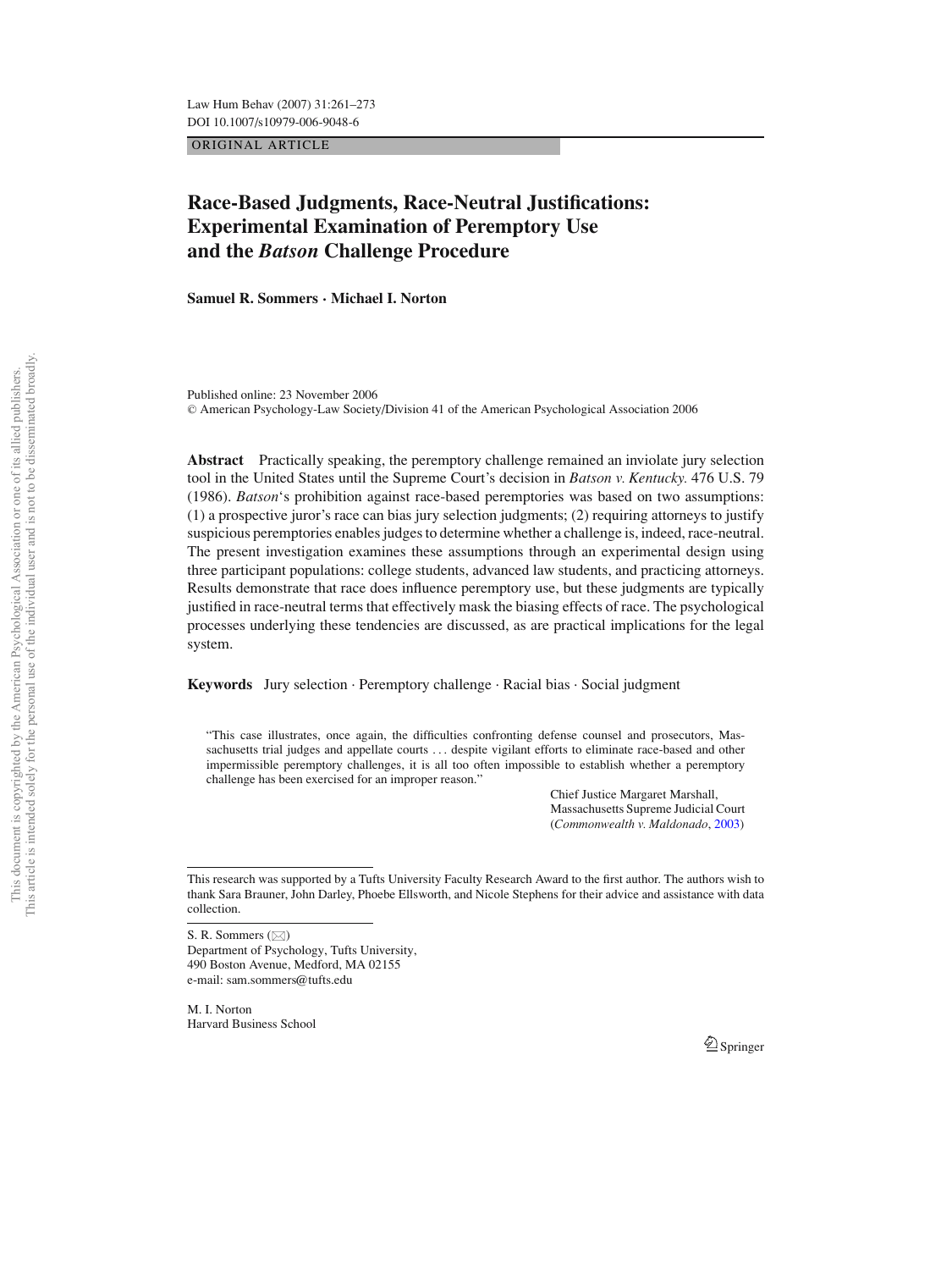In selecting a jury, attorneys have two means at their disposal for removing members of the venire. First, they may issue a *challenge for cause*, an attempt to convince the judge that a prospective juror cannot be impartial. The second option is to use one of a limited number of *peremptory challenges*, which allow for exclusion of individuals without explanation or evidence of potential bias. Peremptory use in the United States was, in effect, unrestricted for two centuries before the Supreme Court ruled in 1986 that prospective jurors could not be challenged solely on the basis of membership in a "cognizable racial group" (*Batson v. Kentucky*)[.1](#page-1-0) Subsequent rulings have extended *Batson* to apply to cases when the defendant and prospective juror are not of the same race (*Powers v. Ohio*, [1991\)](#page-12-0) and to peremptories based on gender (*J. E. B. v. Alabama*, [1994\)](#page-11-1).

The Court's willingness to break with precedent and change the very nature of the peremptory challenge is consistent with the conclusions that removal of venire members based on race violates a defendant's equal protection rights as well as the rights of the prospective jurors themselves. Such concerns are bolstered by evidence demonstrating the effects of racial composition on jury performance. Several archival analyses of real cases, mock juror experiments, and meta-analyses converge on the conclusion that jury racial composition–and, thus, the use of race-based peremptories–has the potential to affect decision-making processes and outcomes (e.g., Baldus, Woodworth, Zuckerman, Weiner, & Broffitt, [2001;](#page-11-2) Bowers, Steiner, & Sandys, [2001;](#page-11-3) Mitchell, Haw, Pfeifer, & Meissner, [2005;](#page-12-1) Sommers, [2006;](#page-12-2) Sommers & Ellsworth, [2003;](#page-12-3) Sweeney & Haney, [1992\)](#page-12-4). In sum, both Constitutional and performance considerations suggest that *Batson* marked a significant step forward in the effort to curtail racial bias in the jury system.

Unfortunately, as illustrated by the excerpt with which we opened, it is less evident that the implementation of *Batson* has met its lofty objectives (Kovera, Dickinson, & Cutler, [2002\)](#page-11-4). As we mark the 20th anniversary of the decision, many critical assumptions and questions regarding race and peremptory use have yet to be resolved. Intuition and theory suggest that race likely has an observable, pervasive influence on jury selection judgments, but such a causal relationship has not been confirmed through experimentation. Furthermore, though anecdotal and correlational evidence suggests that requiring attorneys to justify suspicious peremptory use–as is the practice post-*Batson*–fails to provide judges with information useful for identifying the influence of race, experimental manipulation remains essential for determining whether the race-neutrality typically conveyed in these justifications indicates true colorblindness or rather the masking of bias. The present research provides such an experimental assessment of the influence of race on peremptory judgments and justifications.

## Batson challenges

As *Batson* placed the first practically meaningful restrictions on peremptory use, its enforcement necessitated a new two-step procedure. Specifically, when a defense attorney believes that her counterpart has based a peremptory challenge on race, she may now initiate a *Batson* challenge by establishing a prima facie case of racial discrimination.<sup>2</sup> If the trial judge is satisfied by these

<span id="page-1-0"></span><sup>1</sup> The Court considered the issue of race and peremptory challenges 20 years earlier in *Swain v. Alabama* [\(1965\).](#page-12-5) In denying Swain's appeal of his conviction and death sentence by an all-White jury, the Court agreed that systematic and intentional effort to exclude members of a racial group from jury service across several trials was not permissible, but ruled that such purposeful discrimination was not proven in Swain's case. Though this ruling outlined circumstances under which race-based peremptories would be unconstitutional, the decision had little practical effect as it set the bar for proving discrimination unattainably high.

<span id="page-1-1"></span><sup>&</sup>lt;sup>2</sup> Though *Batson* applies to peremptories used by the prosecution in a criminal trial, subsequent rulings extended the prohibition to defense attorneys (*Powers v. Ohio*, [1991\)](#page-12-0) and civil trials (*Edmonson v. Leesville Concrete Co.*,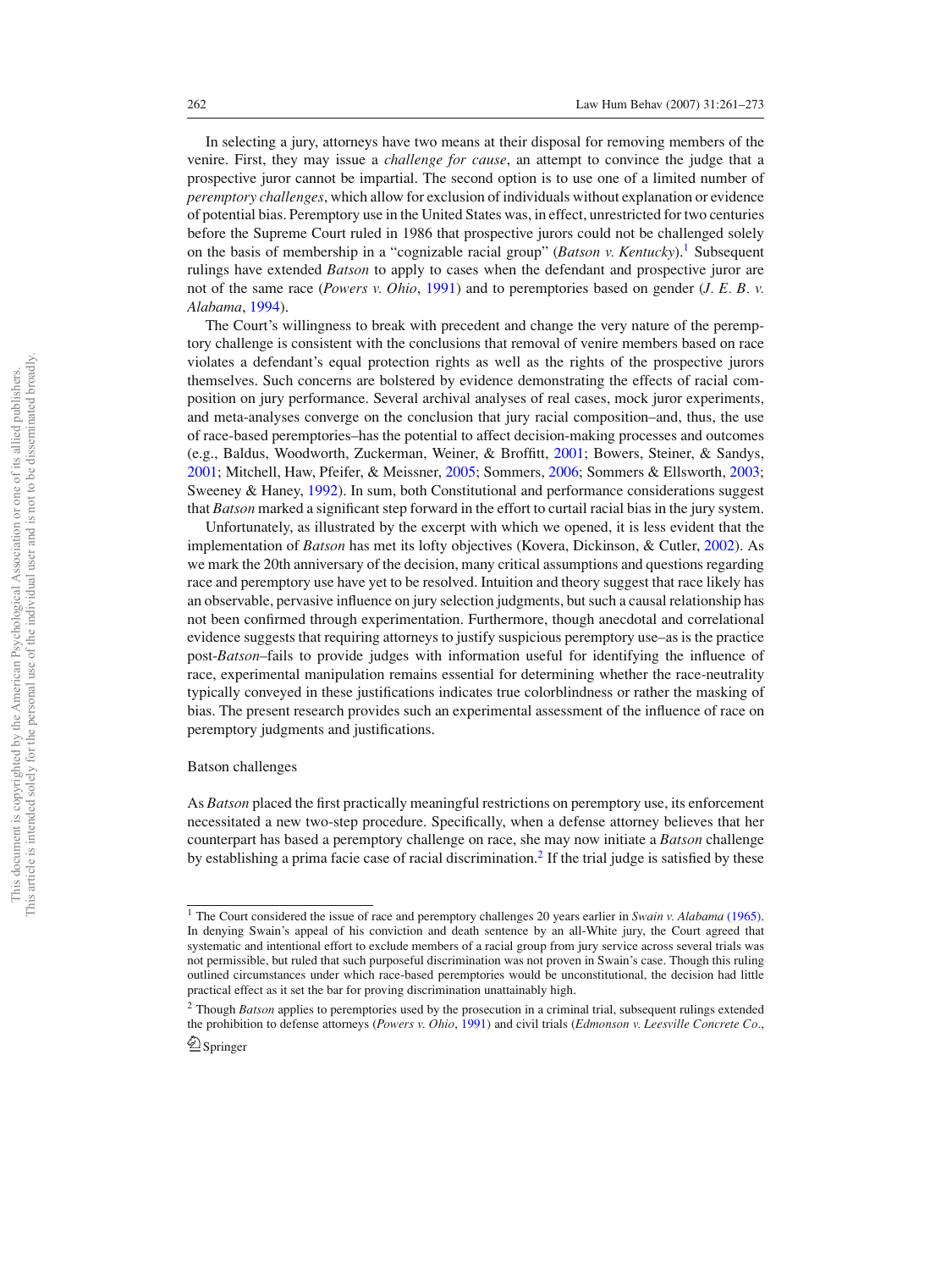arguments, the burden shifts to the prosecution to articulate a race-neutral justification. It is ultimately left to the judge to determine whether the defense has proven its assertion that the prospective juror was excused because of race.

Thus, the *Batson* challenge procedure is based on two assumptions regarding race and jury selection judgments: (1) under some circumstances, a prospective juror's race influences attorneys' peremptory use, and (2) racial bias during jury selection can be reduced by requiring attorneys to justify suspicious peremptories. The first proposition, though unexamined by experimental design, is rather uncontroversial. It is well-established that the process of jury selection is often guided by attorneys' intuitions and stereotypes (Broderick, [1992;](#page-11-5) Kovera et al., [2002\)](#page-11-4), and even the dissenting opinion in *Batson* conceded that at least in some instances, race likely affects peremptory use. Consistent with these conclusions, studies that have analyzed jury selection in actual criminal trials indicate that prosecutors are more likely than defense attorneys to exclude Black venire members, while the opposite is true for White venire members (Baldus et al., [2001;](#page-11-2) McGonigle, Becka, LaFleur, & Wyatt, [2005;](#page-11-6) Rose, [1999;](#page-12-6) Turner, Lovell, Young, & Denny, [1986\)](#page-12-7).

No published experiments have examined the second assumption above, that questioning attorneys is likely to elicit clear evidence of the influence of race, thereby facilitating the effort to curtail racial bias. Such a proposition would be supported either by evidence that attorneys readily admit to the influence of race, or that judges are able to distinguish genuinely race-neutral justifications from ostensibly neutral justifications that belie the influence of race. A review of the psychological literature on social judgment suggests that neither tendency is likely. Many researchers have demonstrated that people can offer compelling explanations for their behavior even when unaware of the factors–such as race–that are actually influential (e.g., Nisbett  $\&$ Wilson, [1977;](#page-12-8) Norton, Vandello, & Darley, [2004;](#page-12-9) Shafir, Simonson, & Tversky, [1993\)](#page-12-10). But even if attorneys consciously and strategically consider race during jury selection, they would be unlikely to admit it. Such an admission would have immediate consequences, as it would comprise a *Batson* violation. More generally, psychologists have noted that behavior is often influenced by the desire to appear nonprejudiced and to avoid the social sanctions that can follow from the appearance of racial bias (e.g., Gaertner & Dovidio, [1986;](#page-11-7) Norton, Sommers, Apfelbaum, Pura, & Ariely, in press; Plant & Devine, [1998;](#page-12-11) Sommers & Norton, [2006\)](#page-12-12).

Analysis of actual *voir dire* proceedings supports the conclusions that attorneys are unlikely to cite race as influential and judges are unlikely to deem challenges to be in violation of *Batson*. Melilli [\(1996\)](#page-12-13) examined every published decision of federal and state courts for the first 7 years after *Batson*, identifying 2,994 *Batson* challenges. In only 533 (17.8%) of these instances was the attorney unable to persuade the judge that the peremptory challenge in question was race-neutral, and in only 55 instances (1.8% of the sample) did the attorney admit that race influenced peremptory use (see also McGonigle et al., [2005;](#page-11-6) Raphael & Ungvarsky, [1993\)](#page-12-14). Indeed, even before *Batson*, very few attorneys cited race in explaining their jury selection judgments. Diamond, Ellis, and Schmidt [\(1997\)](#page-11-8) reported on a pre-*Batson* sample of 102 peremptory challenges in the U.S. District Court for the Northern District of Illinois (see also Diamond & Zeisel, [1974\)](#page-11-9). Even absent explicit prohibitions against considering race, on only 8 occasions (7.8%) did attorneys cite a race-related reason for issuing a peremptory when interviewed by the researchers[.3](#page-2-0)

[<sup>1991\)</sup>](#page-11-10). Nonetheless, the vast majority of *Batson* challenges are still levied against prosecutors in criminal trials (Melilli, [1996\)](#page-12-13). As such, this investigation focuses on this most common form of *Batson* challenge.

<span id="page-2-0"></span><sup>3</sup> An even more direct test of the effects of *Batson* would examine the racial composition of juries before and after the decision, but as Diamond et al. [\(1997\)](#page-11-8) observe, such an investigation has not been published. In a related analysis, Baldus et al. [\(2001\)](#page-11-2) examined peremptory use in Philadelphia and found no reliable differences in the number of Black venire members challenged in the years preceding and following *Batson*.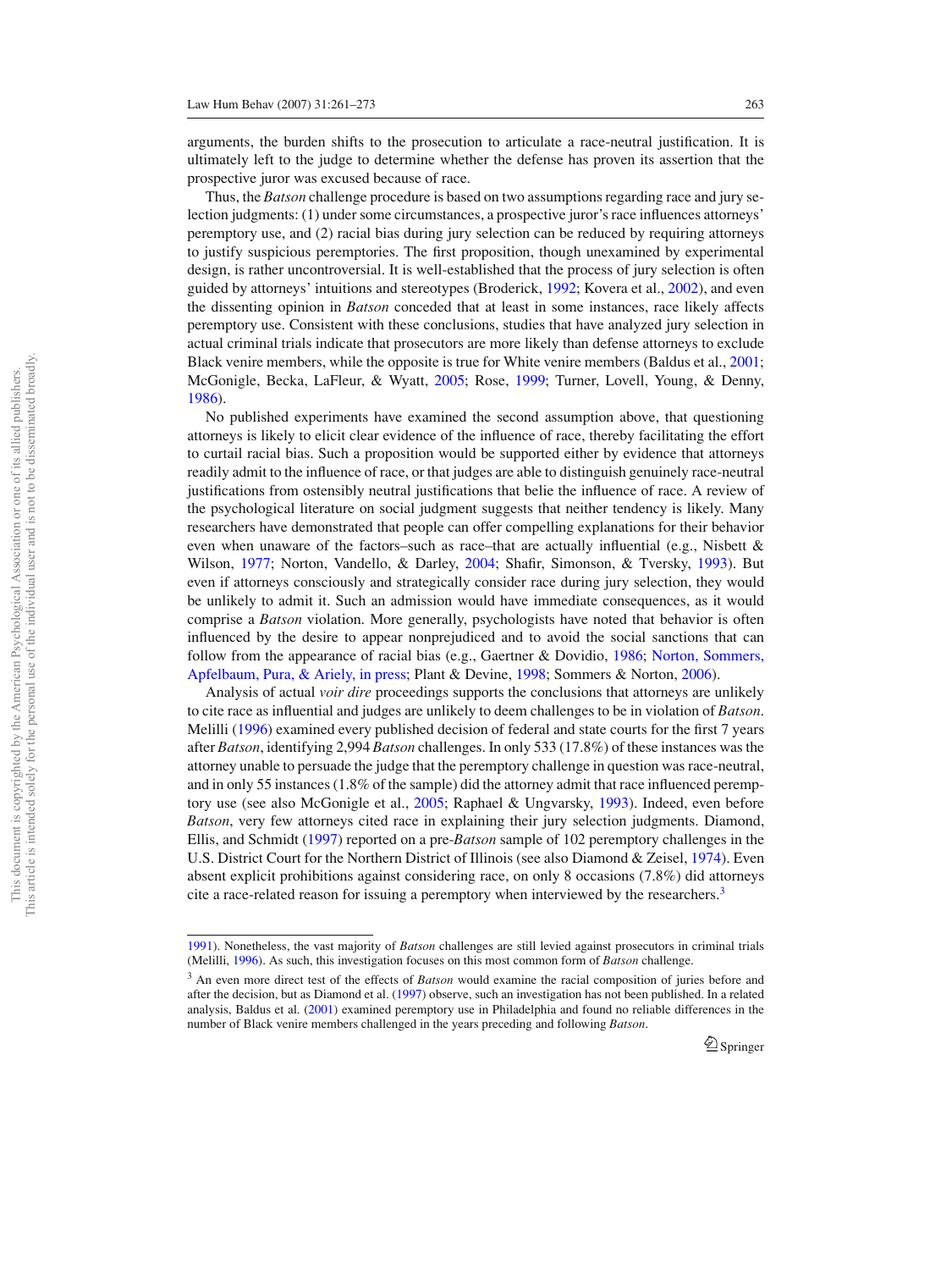One explanation for these findings is that race did not affect the challenges. However, this conclusion would be inconsistent with theoretical predictions and archival evidence regarding the influence of race on jury selection judgments. As one–albeit egregious–example, consider that at the time of the Supreme Court's ruling in *Swain v. Alabama* [\(1965\),](#page-12-5) no Black "within the memory of persons [then] living [had] ever served on any petit jury in any civil or criminal case tried in Talladega County, Alabama" (pp. 231–232). Moreover, such a conclusion that race is not influential would also stand in stark contrast to anecdotal evidence, such as prosecutorial jury selection manuals and training videos that emphasize the importance of considering race during *voir dire* (see Baldus et al., [2001;](#page-11-2) *Miller-El v. Dretke*, [2005\)](#page-12-15). It would seem likely that race did bias many peremptories examined in the studies reviewed above, but attorney self-reports did not provide judges with sufficient evidence to find a *Batson* violation. To test these competing possibilities, the two assumptions underlying *Batson* must be considered simultaneously and experimentally. That is, a true assessment of the influence of race on jury selection must assess both the extent to which race affects peremptory use, as well as the usefulness of self-report for discerning this influence.

## *The present research*

Psychological theory not only suggests that decision-makers infrequently admit to the influence of social category information such as race, but also demonstrates the ease with which ostensibly neutral explanations can be recruited to justify these judgments. For example, Norton et al. [\(2004\)](#page-12-9) presented participants with a job hiring task that required choosing between male and female candidates for a stereotypically male job. In one condition the male had less work experience but more education than the female; in the other the male had more experience but less education. The majority of participants "hired" the male applicant regardless of qualifications, yet very few cited gender as influential. Instead, when the male was better educated, they listed education as the primary basis for their decision; when he had more experience, they used experience to justify their choice. Norton and colleagues interpret these findings as resulting from casuistry, the tendency to engage in specious reasoning to justify questionable behavior.

In combination with the broader psychological literature on social judgment, these findings suggest that reliance on judicial assessment of attorney self-reports is problematic on several counts. For one, self-report measures rarely capture the true influence of variables such as race. Furthermore, social judgments of the type made during jury selection are based on criteria so ambiguous and subjective that it is easy to generate race-neutral justifications in most cases (Norton, Sommers, Vandello, & Darley, [2006\)](#page-12-16), a conclusion consistent with archival analyses of peremptory use (McGonigle et al., [2005;](#page-11-6) Melilli, [1996;](#page-12-13) Raphael & Ungvarsky, [1993\)](#page-12-14). The present research examines these issues experimentally by exploring casuistry in the context of peremptory challenge judgments. Specifically, we address three questions: (1) To what extent does race affect jury selection judgments? (2) How accurately and completely do self-report measures capture this influence? (3) If decision-makers fail to report the influence of race on jury selection judgments, how do they justify their decisions?<sup>[4](#page-3-0)</sup>

<span id="page-3-0"></span><sup>4</sup> We do not examine the other key empirical question surrounding race and jury selection, namely judges' accuracy in identifying *Batson* violations. Clearly, such a study would be of great interest, but it requires access to a specialized sample outside the scope of the present investigation. Because archival analyses indicate that only a small percentage of peremptories are ultimately rejected by judges, we focused instead on explaining why it is so difficult for judges to conclude that a challenge was based on race by identifying the psychological tendencies underlying peremptory use and justification.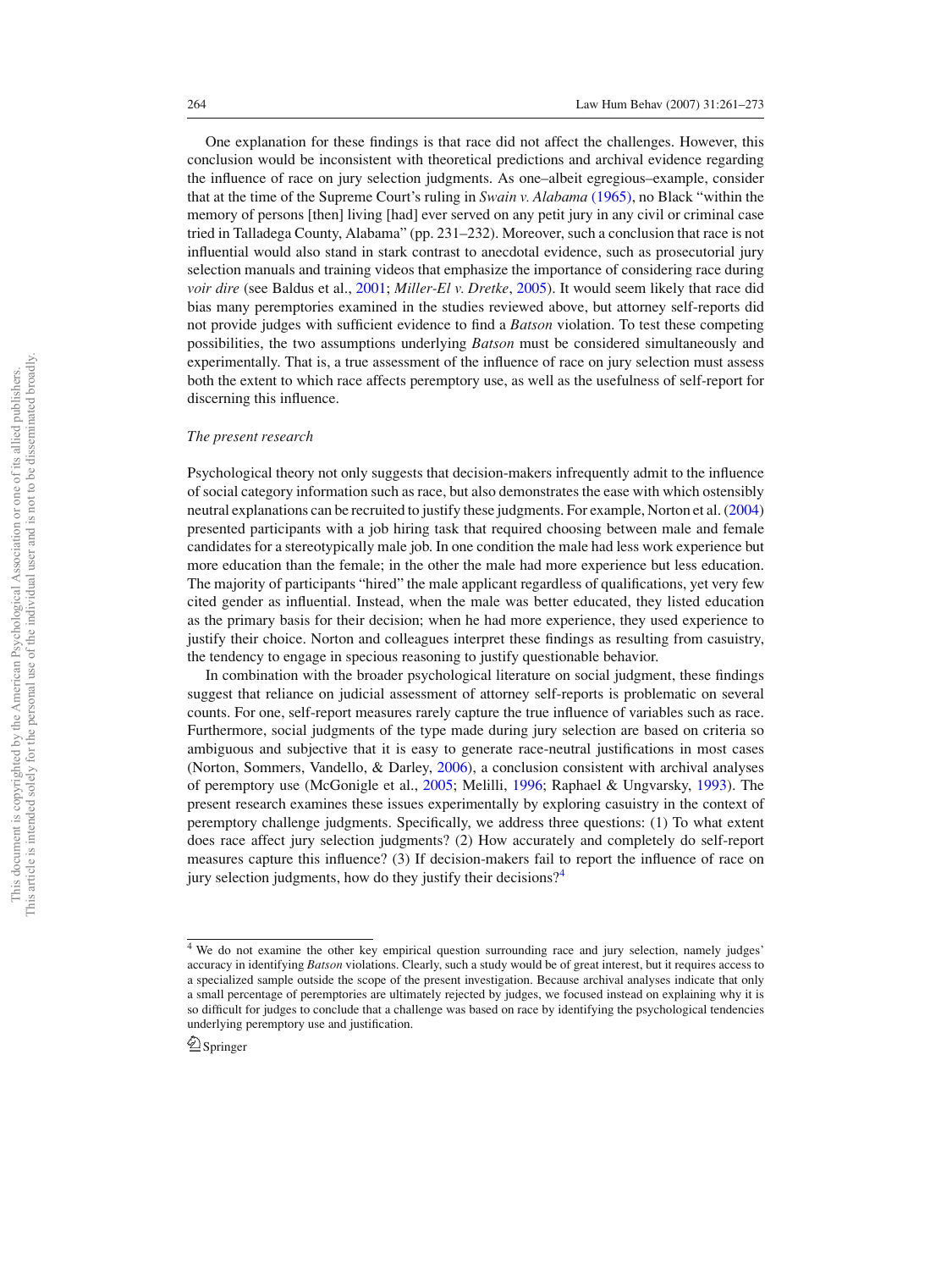We used one experimental procedure and three participant populations. College students, advanced law students, and practicing attorneys were presented with information about a trial with a Black defendant, shown profiles of two prospective jurors, and asked to play the role of a prosecutor with one peremptory remaining. Our manipulation involved race: one prospective juror was identified as White and the other as Black, but this racial group membership varied across condition. In other words, for half of the participants, the first prospective juror was White and the second Black; for the other half, the first prospective juror was Black and the second White. Prospective jurors' background and *voir dire* responses remained identical across conditions. Of course, in actual jury selection, attorneys evaluate more than two members of the venire and their peremptory use is not limited to one either/or decision. The advantage of the present experimental design is the simplicity that enables conclusions regarding the extent to which race–and race alone–affects judgments. The aggregate data obtained allow for identification of systematic bias and comparison of the actual influence of race with self-reports of its influence. However, the important issue of generalizability to real trials is considered in more detail in the Discussion.

## **Experiment**

#### Method

## *Trial scenario*

We created a summary of a robbery and aggravated assault trial in which the defendant allegedly beat a male homeowner with a blunt object after being confronted in the midst of a burglary. Because the victim could not identify his attacker, the prosecution's case relied on DNA, hair, and footprint analysis.

#### *Pretesting*

Forty-six college students were presented with the trial scenario and descriptions of seven prospective jurors. For each prospective juror, participants were asked to respond to the following statement on a scale of 1 (*strongly disagree*) to 9 (*strongly agree*): "As a prosecutor, I would not want this individual on the jury." Each juror description included one characteristic that could be unattractive to a prosecutor. For example, one prospective juror reported that he believed O.J. Simpson was framed by police. The race of the defendant and jurors was not specified. Pretesting identified two prospective juror profiles that were rated as relatively comparable in terms of unattractiveness to a prosecutor: a journalist who wrote about police misconduct  $(M=7.85)$  and an executive skeptical of statistics and forensic analysis  $(M=7.28)$ . We chose these two profiles for use in the experiment.

## *Prospective Juror profiles*

We expanded the pre-testing information for these two profiles, adding details regarding marital status, age, jury experience, educational background, and career history. In the final prospective juror profiles, Juror #1 was a 43-year-old married male with no previous jury experience. He was a journalist who, several years earlier, had written articles about police misconduct. Juror #2 was a 40-year-old divorced male who had served on two previous juries. He was an advertising executive with little scientific background who stated during *voir dire* that he was skeptical of statistics because they are easily manipulated. Both prospective jurors were described as having  $\bigcirc$  Springer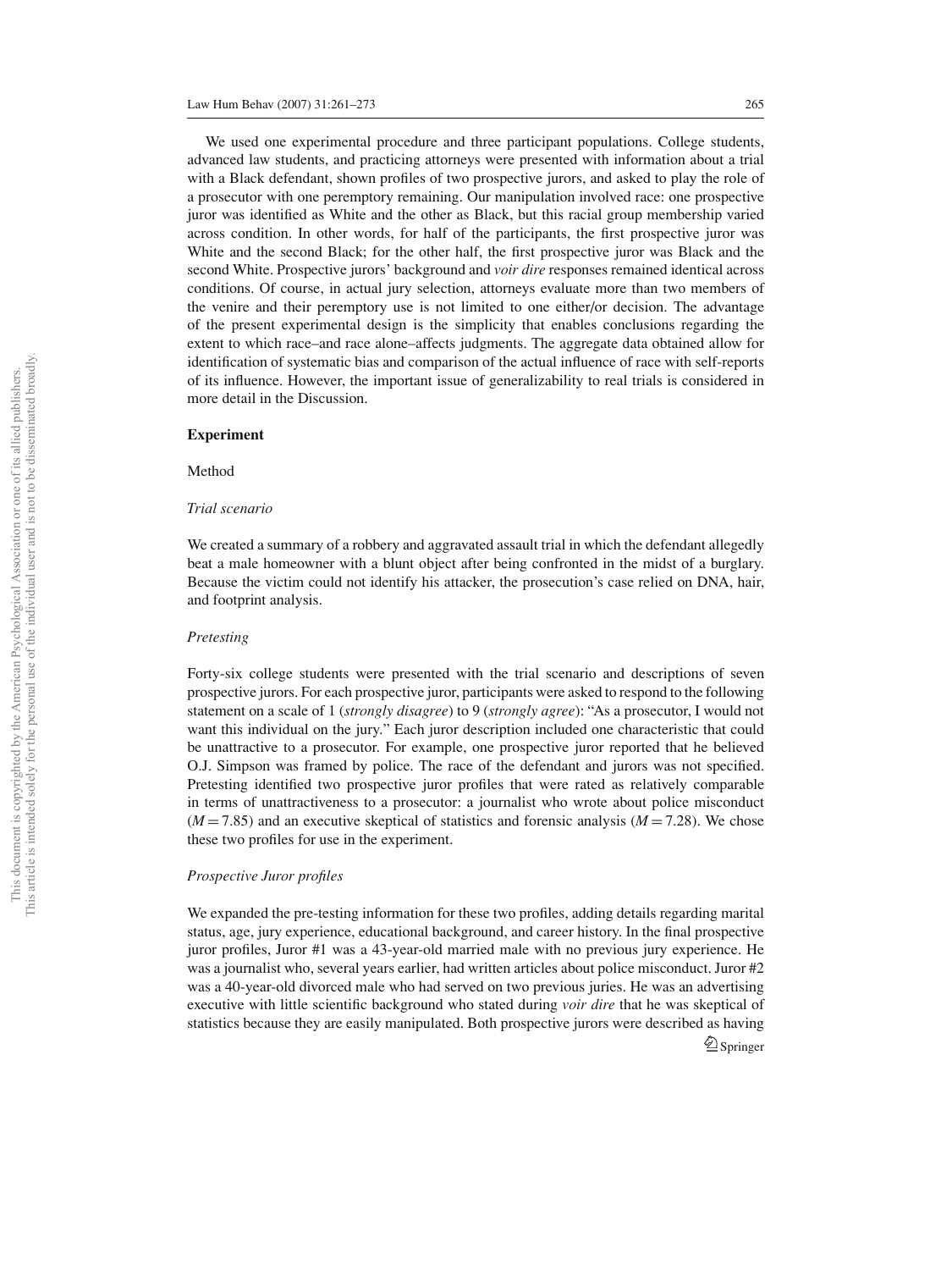responded to *voir dire* questioning with clear statements that their personal experiences and beliefs would not prevent them from being impartial in the case.

## *Participants*

*College students.* We first recruited a convenience sample of 90 undergraduates. The issues raised by the use of college participants in investigations of legal decision-making have been detailed by numerous researchers (see Bornstein, [1999;](#page-11-11) MacCoun, [1989;](#page-11-12) Sommers & Ellsworth, [2001\)](#page-12-17). In the domain of jury selection, however, research suggests that college students, law students, and even experienced trial attorneys demonstrate similar judgment styles and strategies in evaluating prospective jurors (Olczak, Kaplan, & Penrod, [1991\)](#page-12-18). Of the 90 students who participated in partial completion of a course requirement, 63 (70%) were female; 65 (72%) identified themselves as White,  $17 \ (19\%)$  as Asian,  $3 \ (3\%)$  as Black,  $1 \ (1\%)$  as Latino, and 4  $(4\%)$  used other racial identifiers.<sup>5</sup>

Law students. We recruited a sample of 81 second- and third-year students at a Top-10 law school.<sup>6</sup> These students participated as part of a class exercise. Of the 81, 36 (45%) were female; 65 (80%) identified as White, 3 (4%) as Asian, 3 (4%) as Black, 2 (3%) as Latino, and 7 (9%) used other racial identifiers. Participant age ranged from 23–35 with an average of 26 years.

*Attorneys.* We recruited 28 practicing attorneys with jury trial experience  $(M = 3.1)$  jury trials; range  $= 1-15$ ). Attorneys were recruited through personal contact and participated on a voluntary basis. Of the 28, 13 (46%) were female; 22 (79%) identified as White, 3 (11%) as Asian, 2 (7%) used other racial identifiers, and 1 did not identify race. Participant age ranged from 26–63 with an average of 38 years.

#### *Procedure*

Participants were given a questionnaire with instructions to assume the role of a prosecuting attorney. They were then presented with the trial scenario described above, along with a photo of the defendant, a 24-year-old Black male (the race of the victim remained unspecified). College participants were provided with background information about the jury selection process, information that was not given to the two legal samples. They were told that as a prosecutor they would be able to eliminate a certain number of prospective jurors "because (a) you don't think they would be able to be fair jurors or (b) you do not think they would be sympathetic to your case." Instructions for the law students and attorneys simply stated, "as a prosecutor, you will be able to eliminate a certain number of individuals using peremptory challenges."

The second page of the questionnaire included the two prospective juror profiles, each with a photograph. In one condition Juror #1 was depicted as Black and Juror #2 as White. In the other condition, information about Jurors #1 and #2 remained the same, but #1 was depicted as White and #2 as Black. The third page informed participants that they had one challenge remaining and required them to identify which prospective juror they would excuse. An open-ended question then instructed them to explain to the trial judge why they challenged the individual they did. Finally, for college participants only, we were able to assess direct perceptions of the two

<sup>&</sup>lt;sup>5</sup> As our focus is not limited to the judgments of individuals of a particular race, results are based on data from all participants. Across the three samples, analyses indicated no significant between-race differences in responses.

<span id="page-5-1"></span><span id="page-5-0"></span><sup>6</sup> Per 2006 ratings from U.S. News and World Report, available at http://www.usnews.com/usnews/edu/grad/ rankings/law/brief/lawrank\_brief.php.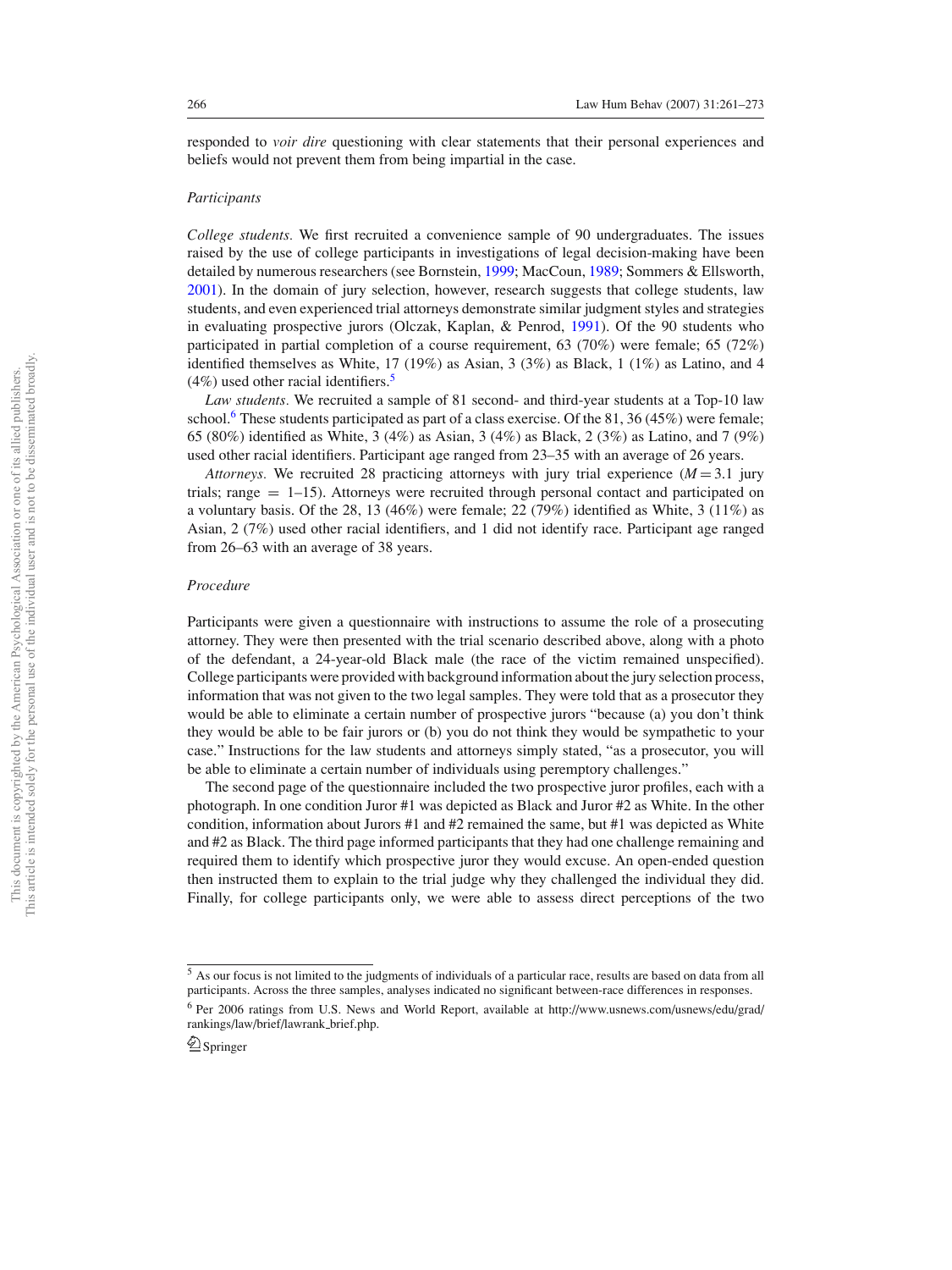|                           | Juror $#1$        |                   | Juror #2          |                      |
|---------------------------|-------------------|-------------------|-------------------|----------------------|
|                           | When Black<br>(%) | When White<br>(%) | When Black<br>(%) | When White<br>$(\%)$ |
| College students $(n=90)$ | 80                | 59                | 41                | 20                   |
| Law students $(n=81)$     | 73                | 51                | 49                | 27                   |
| Attorneys $(n=28)$        | 79                | 43                | 57                | 21                   |

<span id="page-6-0"></span>**Table 1** Peremptory challenge use by prospective juror race across three participant samples

*Note*. Values represent the percentage of participants who chose to excuse the prospective juror. One prospective juror was always depicted as Black and the other as White, thus the first and last column represent the two prospective jurors presented to participants in one experimental condition (and sum to 100%) and the second and third column represent the two prospective jurors presented to participants in the other condition.

prospective jurors by obtaining a rating of how likely it would have been for each individual to vote guilty after the trial, on a scale of 1 (*very unlikely*) to 7 (*very likely*).

#### Results

#### *Peremptory challenge use*

Across condition and sample, 66% of participants challenged Juror #1, the journalist who wrote about police misconduct, and 34% challenged Juror #2, the executive who was skeptical about statistics. More important to the present investigation, binary logistic regression indicated that these judgments varied by prospective juror race, Wald  $(1) = 11.56$ ,  $p = .001$ , odds ratio = 2.87. Overall, the Black prospective juror was challenged by 63% of participants. When Juror #1 was Black, participants challenged him 77% of the time; this same individual was challenged just 53% of the time when he was White. These same data can also be reported with regard to Juror #2, who was challenged 47% of the time when he was Black, compared to 23% when he was White.

The regression did not reveal a significant effect for sample, Wald  $(1) = 1.09$ ,  $p = .30$ , or an interaction between prospective juror race and sample, Wald  $(1)$  <1. As detailed in Table [1,](#page-6-0) college students, law students, and attorneys exhibited a comparable tendency to challenge Jurors #1 and #2 more often when they were Black than when they were White. Chi-square analyses indicated that this effect was significant for both the college ( $\chi^2(1, N=90) = 4.66$ , *p* = .03, odds ratio = 1.36) and the law student sample ( $\chi^2$  (1, *N* = 81) = 3.89, *p* < .05, odds ratio = 1.42), and marginally significant for the smaller attorney sample ( $\chi^2$  (1,  $N = 28$ ) = 3.61,  $p = .06$ , odds ratio = 1.83).

## *Judgment justifications*

Participants' open-ended justifications for their judgments were coded by a research assistant blind to experimental condition. First, responses were coded for mention of race. Despite the fact that race clearly played a role in peremptory judgments, only 7% of college students, 6% of law students, and 8% of attorneys cited race as influential. These frequencies did not vary by prospective juror race, participant sample, or the interaction of these predictors, Wald  $(1)$  < 1.

If not race, then what criteria did participants use to justify their decisions? A research assistant naïve to the purpose of the study coded each open-ended response; a second coder confirmed the reliability of the first coder's assessments,  $\kappa = .88$ . Across all samples, all but 7  $\mathcal{Q}_{\text{Springer}}$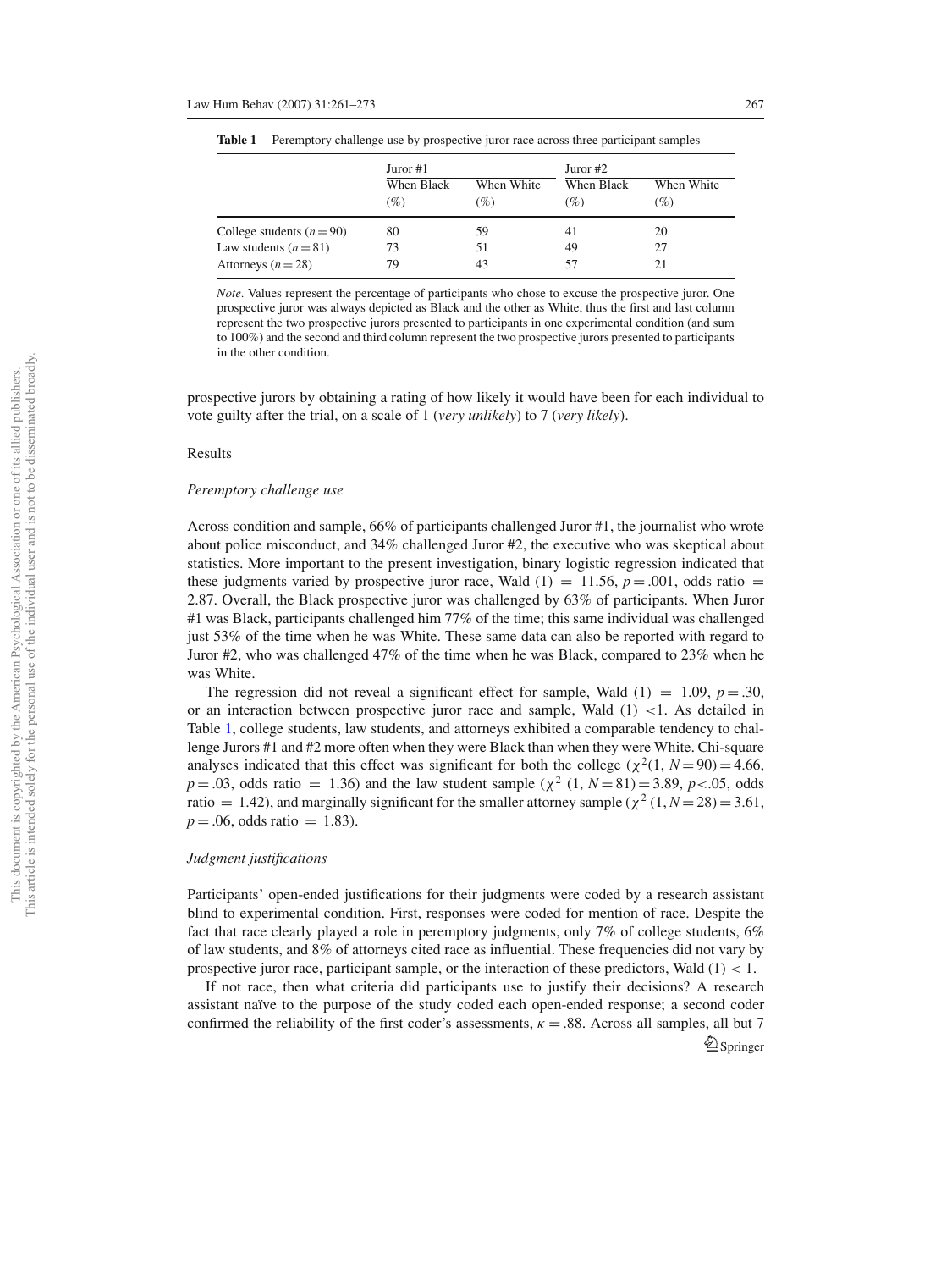participants (96%) cited as their most important justification either Juror #1's familiarity with police misconduct or Juror #2's skepticism about statistics. Not surprisingly, which of these two characteristics participants' emphasized mirrored the effects reported above for peremptory use. Across all participants, when Juror #1–who had written about police misconduct–was Black, familiarity with police misconduct was cited as the most important justification 73% of the time. When this prospective juror was White, however, just 49% of participants claimed that familiarity with police misconduct was the most important factor, a significant decrease, Wald  $(1) = 12.70, p < .001$ , odds ratio = 3.05. With regard to Juror #2, participants cited skepticism about statistics as the most important consideration 48% of the time when this prospective juror was Black, compared to 23% when he was White. Logistic regression on these peremptory justifications did not reveal effects for sample or an interaction between juror race and sample, Wald  $(1)$  < 1. Chi-square indicated that the effect of prospective juror race was significant for the college  $(\chi^2 (1, N = 86) = 5.94, p = .02,$  odds ratio = 1.43) and law student samples  $(\chi^2 (1,$  $N = 79$ ) = 4.22,  $p = .04$ , odds ratio = 1.44), and marginally significant for the attorney sample  $(\chi^2 (1, N = 27) = 2.93, p = .09, \text{ odds ratio} = 1.70).$  $(\chi^2 (1, N = 27) = 2.93, p = .09, \text{ odds ratio} = 1.70).$  $(\chi^2 (1, N = 27) = 2.93, p = .09, \text{ odds ratio} = 1.70).$ <sup>7</sup>

To test the possibility that the amount of information contained in the justifications might vary by the race of the prospective juror challenged, we conducted a simple word count. Analysis of variance (ANOVA) indicated no difference in the word count for justifications of Black juror challenges ( $M = 42.1$ ) versus White juror challenges ( $M = 40.6$ ),  $F(1, 193) < 1$ . A sample effect did emerge, *F* (2, 193) = 3.08, *p* < .05,  $\eta_p^2$  = .03 with a Tukey test (*p* < .05) indicating that attorneys  $(M = 48.0)$  used significantly more words to justify their decision than did law students  $(M = 35.9)$ ; the average for college students was 40.1 words. The interaction between race of prospective juror challenged and sample was not significant,  $F(2, 193) = 1.49$ ,  $p = .23$ . A nonsignificant tendency emerged for attorneys–unlike college or law students–to use more words to justify excluding a Black ( $M = 52.6$ ) versus White prospective juror ( $M = 43.3$ ),  $d = .27$ .

#### *Juror ratings*

College participants' predictions of how likely each prospective juror would be to vote guilty also varied by juror race. A repeated-measures ANOVA indicated that, across conditions, participants rated the Black prospective juror as less likely to vote guilty  $(M = 3.57)$  than the White prospective juror ( $M = 4.21$ ),  $F(1, 88) = 6.27$ ,  $p = .01$ ,  $\eta_p^2 = .07$ . We followed the procedure of Baron and Kenny [\(1986\)](#page-11-13) to test whether these ratings mediated the relationship between prospective juror race and peremptory use. A logistic regression indicated that prospective juror race (i.e., whether or not Juror #1 was Black)<sup>8</sup> predicted peremptory judgment (i.e., whether or not Juror #1 was challenged), Wald  $(1) = 4.57$ ,  $p = .03$ . Because it was not the ratings of either individual juror that we expected to mediate this relationship, but rather the difference between ratings of the two prospective jurors, we computed a new variable equal to the rating of Juror #1 minus the rating of Juror #2. Per linear regression, the race of Juror #1 was a significant predictor of this potential mediator,  $\beta = .24$ ,  $p = .02$ ; per logistic regression, the potential mediator was a significant predictor of whether or not Juror #1 was challenged, Wald  $(1) = 19.83$ ,  $p < .001$ . Finally, when the potential mediator was entered into our original logistic regression, Juror #1's race was no longer a significant predictor of whether or not he was challenged, Wald  $(1)$ 

<span id="page-7-0"></span> $7$  Open-ended responses were also coded for which factor was cited first by participants. This analysis produced comparable results.

<span id="page-7-1"></span> $8$  Because of the either/or nature of the design, conducting this analysis with Juror #2 produces the identical result.  $\mathcal{Q}_{\text{Springer}}$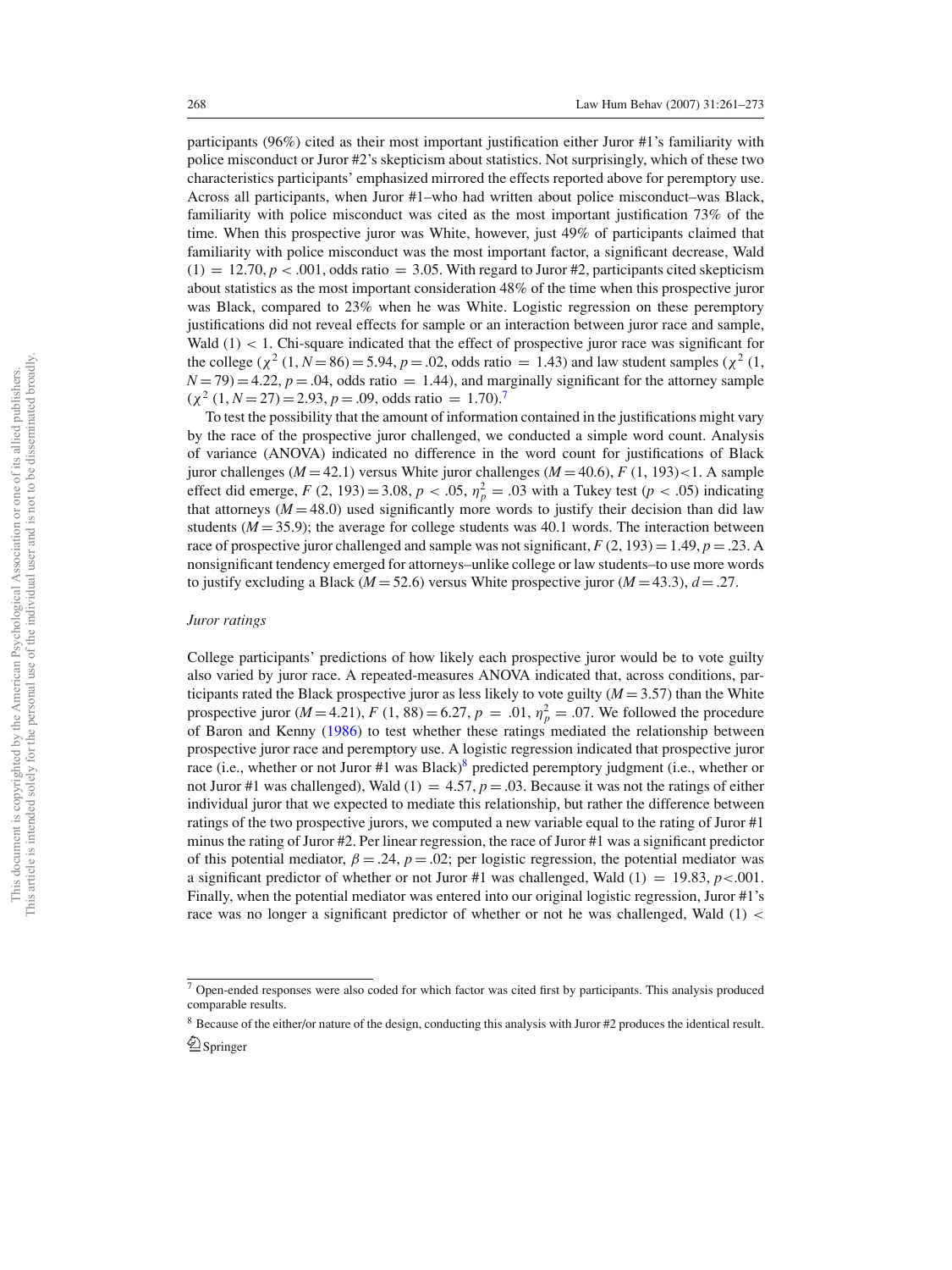$1, p = .40$ . In sum, the influence of prospective juror race on peremptory use was mediated by participants' beliefs regarding how the individuals would vote in the case.

#### Discussion

Across three samples, this investigation provides clear empirical evidence that a prospective juror's race can influence peremptory challenge use and that self-report justifications are unlikely to be useful for identifying this influence–findings that are strikingly similar in direction as well as magnitude to the conclusions of archival analyses of real peremptory use (e.g., Baldus et al., [2001;](#page-11-2) McGonigle et al., [2005\)](#page-11-6). College students, law students, and attorneys playing the role of a prosecutor trying a case with a Black defendant were more likely to challenge a prospective juror when he was Black as opposed to White; mediational analyses using college participants indicated that beliefs about the prospective jurors' predispositions towards the case drove this effect. When justifying these judgments, participants rarely cited race as influential, focusing instead on the race-neutral characteristics associated with the Black prospective juror. That is, when Juror #1 was Black, participants tended to justify their judgments by citing his familiarity with police misconduct as their reason for excluding him. When Juror #2 was Black, on the other hand, participants reported his skepticism about statistics to be more important than the police misconduct issue. These data serve as important experimental validation of the correlational and anecdotal conclusions of previous researchers regarding race and jury selection processes.

The practical implications of these findings are clear: even when attorneys consider race during jury selection, there is little reason to believe that judicial questioning will produce information useful for identifying this bias. Because judgments such as those made during jury selection are based on multiple, subjective criteria, myriad justifications are typically available (Norton et al., [2006\)](#page-12-16). In fact, recent Supreme Court decisions have held that a peremptory justification need not be plausible nor even relevant to the case in question for it to comply with *Batson*, as long as it is literally race-neutral (Page, [2005\)](#page-12-19). Justifications for peremptories therefore leave judges with little basis for rejecting them, as demonstrated by archival analyses (Melilli, [1996;](#page-12-13) Raphael & Ungvarsky, [1993\)](#page-12-14). Even in extreme instances of bias–such as the exclusion of every Black member of the venire–the present findings imply that it would be relatively easy to generate multiple, race-neutral justifications. We observed bias against Black venire members only when examining decisions made by several participants; indeed, for any given participant, we are unable to determine whether the peremptory was influenced by race or whether the justification provided was valid. Only in the aggregate does evidence of racial bias emerge, and in the real world, such data are often unavailable.

One of the few instances when it seems possible for biased peremptory use to be identified is when an attorney challenges a Black member of the venire on the basis of characteristics also possessed by an empaneled White juror (Melilli, [1996;](#page-12-13) Raphael & Ungvarsky, [1993\)](#page-12-14). Such occurrences provide the judge with aggregate data across juror race–the same type of data examined in the current investigation. But even when such comparisons are available, the determination of racial bias remains no easy task. Consider, for example, the *Maldonado* [\(2003\)](#page-11-0) case from our opening quotation. When the district attorney was questioned about using peremptories for the only two African Americans in the venire, she explained that she challenged one individual because he was 55-years-old and childless. The judge pressed further, reminding her that Whites without children were not similarly challenged. But even when confronted with this argument, the attorney responded as follows: "It's just a feeling. That's why I used my peremptory. I mean it's not because of his color. It's certainly not that" (Burge, [2003\)](#page-11-14).

Another example is provided by the recent Supreme Court decision in *Miller-El v. Dretke* [\(2005\),](#page-12-15) which includes close analysis of the questioning of Billy Jean Fields, a Black member of  $\mathcal{Q}_{\text{Springe}}$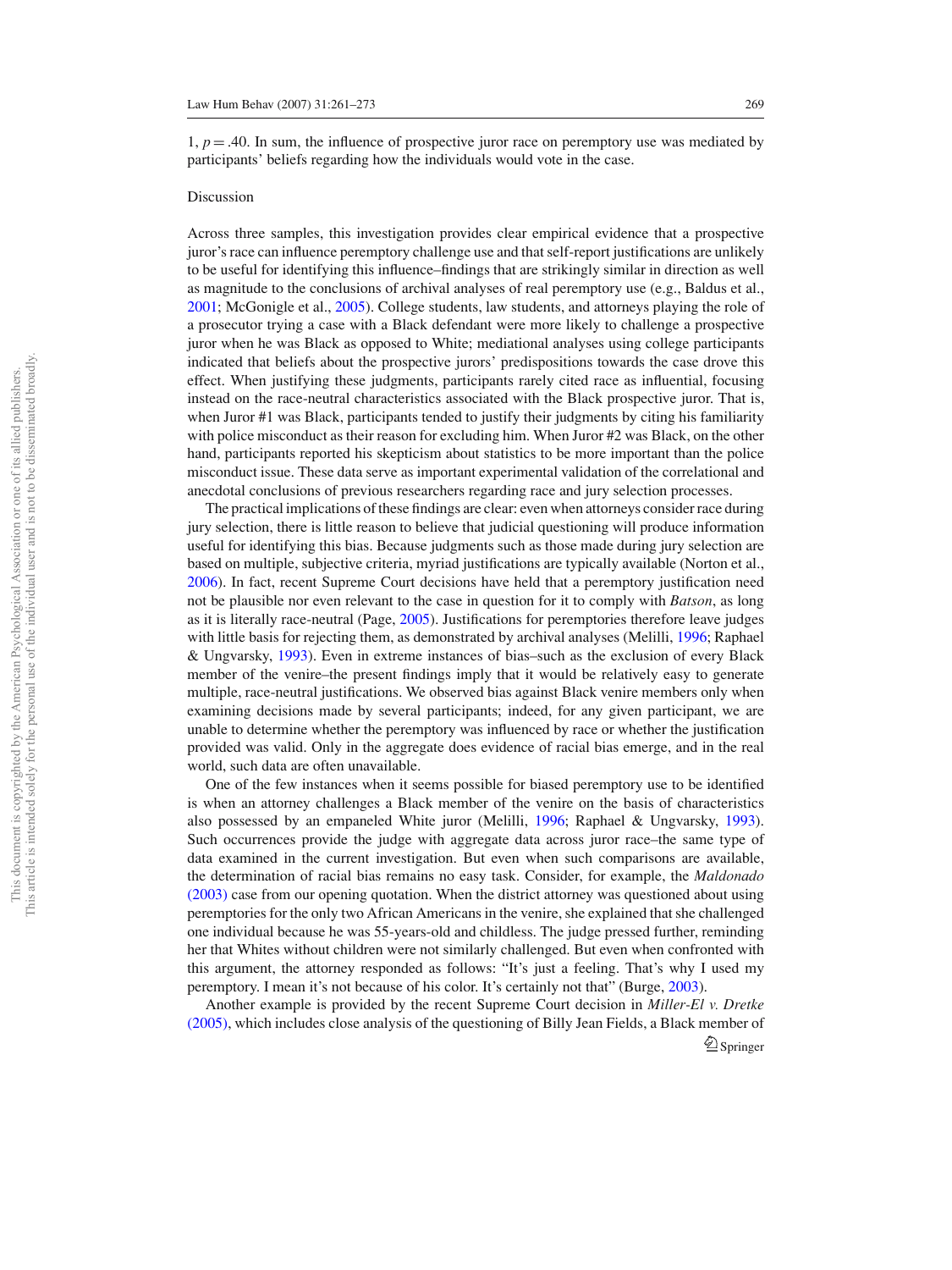the venire challenged by the prosecution. During *voir dire*, Fields professed support for the death penalty and stated that its administration is consistent with God's will. In justifying the challenge of Fields, the prosecutor cited concern about his religious and death penalty beliefs, even though Fields seemed to be a stronger proponent of capital punishment than many of the empaneled Whites. Whereas the Court majority cited this example as evidence that the peremptory was based on race, the dissenting opinion suggested that the challenge was more ambiguous. Quoting different excerpts from the same *voir dire*, the dissenting Justices concluded that Fields was, in many respects, unattractive to the prosecution. Furthermore, they argued that other race-neutral factors, including the order in which prospective jurors were questioned, provide legitimate justification for the challenge. These contradictory opinions based on the same *voir dire* provide further support for our conclusion that the subjectivity underlying peremptory challenges renders it extremely difficult for judges to reach conclusive determinations of racial bias.

## *Limitations*

Of course, the present paradigm differed in important ways from the judgments required of attorneys during jury selection. For one, only our smallest sample included experienced attorneys. Most college students were likely unfamiliar with *Batson*, and both the college and law student samples could have simply provided responses consistent with a general *stereotype* of how trial attorneys behave. These are valid concerns to which we offer several responses. First, the data from our two student samples were consistent with those obtained from attorneys–if anything, effect size analyses suggest that attorneys were even more influenced by race than the other participants. These findings are consistent with previous conclusions that college and law students exhibit jury selection tendencies similar to those of trial attorneys (Olczak et al., [1991\)](#page-12-18). Second, mediational analyses of the college sample indicated that participants' *personal* beliefs about the prospective jurors' predispositions were responsible for the influence of race, a finding also obtained by archival analysis of trial attorneys (Baldus et al., [2001\)](#page-11-2). Third, and most importantly, the present findings converge with data from actual jury selections that have demonstrated a relationship between prospective juror race and prosecutorial peremptory use (Baldus et al., [2001;](#page-11-2) McGonigle et al., [2005;](#page-11-6) Rose, [1999;](#page-12-6) Turner et al., [1986\)](#page-12-7).

Had our findings been inconsistent with archival analyses–or with theory on race and social judgment–sampling issues would complicate interpretation of these data. However, this was not the case. Our data are remarkably consistent with previous findings and theory, a convergence that strengthens the validity of our study as well as that of previous investigations. The present findings also make novel a contribution by demonstrating the causal effects of race on jury selection and the facility with which decision-makers can provide race-neutral justifications for peremptory use. In fact, our decision to include college participants also led to another interesting conclusion: even absent awareness of the restrictions implemented by *Batson*, individuals are loath to admit to the influence of race. This finding is consistent with a pre-*Batson* review of an Illinois District Court (Diamond et al., [1997\)](#page-11-8), and with psychological theory regarding the extent to which motivations to avoid the appearance of prejudice affect social judgment (Gaertner & Dovidio, [1986;](#page-11-7) Norton et al., [in press;](#page-12-20) Plant & Devine, [1998\)](#page-12-11).

It is also true that the present design reduced the complex process of jury selection to a simple, single forced choice. This design increased internal validity, particularly when compared to previous analyses; were it not for the fact that juror information was held constant while race was manipulated, we would not be to offer conclusions regarding the influence of race. Nonetheless, such a design has limitations. The obvious comparison of a White and Black juror could have led to demand characteristics, though this likely would have rendered the study *less* likely to find an effect for race. The internal validity of the design also came at the expense of external validity.  $\mathcal{Q}_{\text{Springer}}$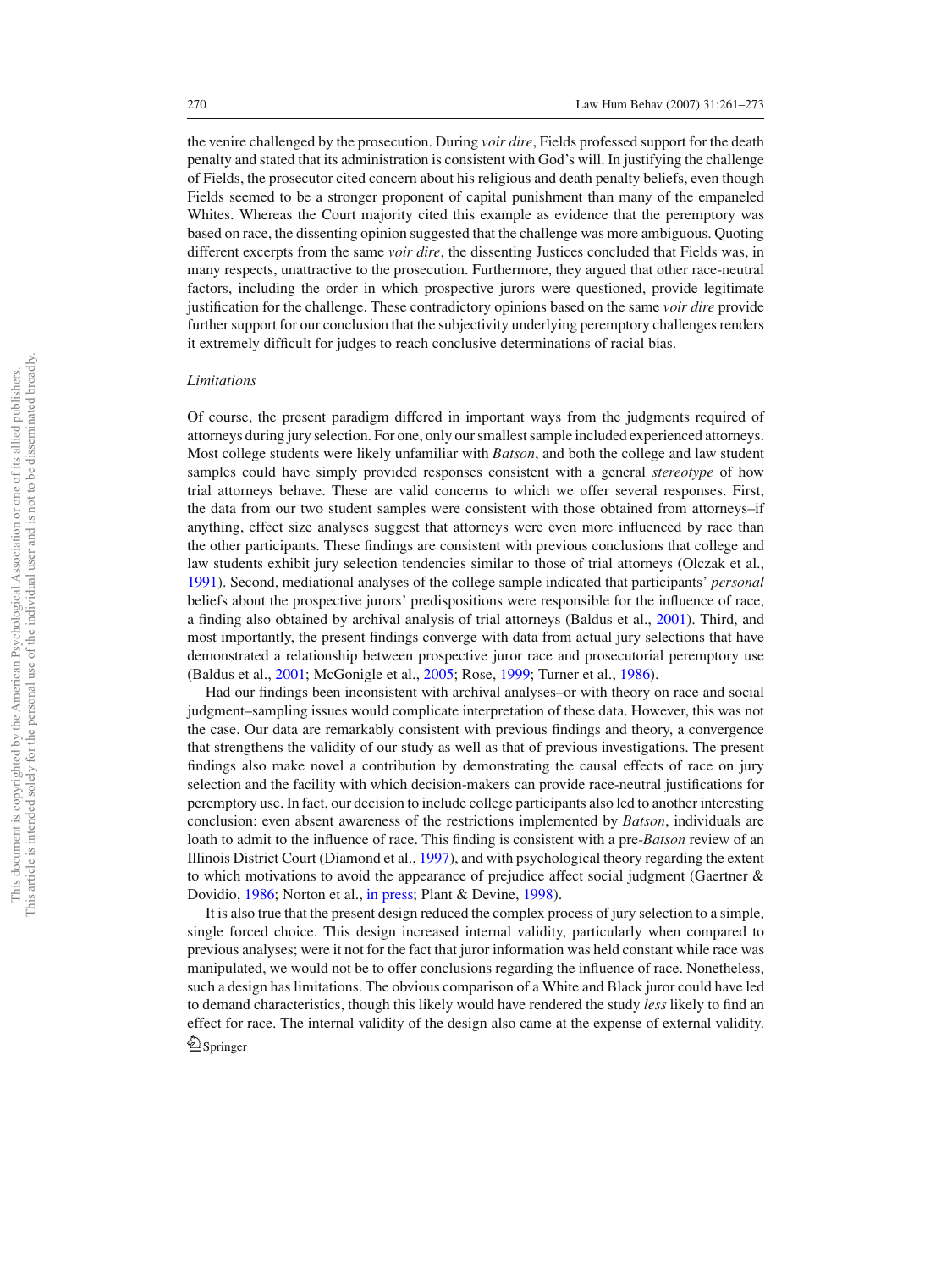Once again, though, our findings are consistent with those of more generalizable correlational studies. Moreover, as our discussion of *Maldonado* [\(2003\)](#page-11-0) and *Miller-El* [\(2005\)](#page-12-15) demonstrates, an increased number of prospective jurors and juror characteristics in a case do not necessarily make it easier to detect racial bias. We might also suggest, albeit speculatively, that the pressure to deny or disguise the influence of race on jury selection judgments would be far greater during actual interrogation from a trial judge than it was in the present paradigm, indicating that our findings may underestimate the effects of race (and the difficulty inherent in identifying these effects) in real *voir dire* settings.

## *Future questions*

The present studies also raise interesting questions for future consideration. We focused this investigation on prosecutorial peremptory use since the vast majority of *Batson* challenges continue to be levied against prosecutors who exclude Black prospective jurors (Melilli, [1996\)](#page-12-13). Nonetheless, it would be useful to determine whether similar processes are exhibited by a prosecutor trying a case with a White defendant, or by defense attorneys (see Baldus et al., [2001](#page-11-2) for archival analysis of these variables). Such investigations would generalize the present conclusions, and could also confirm that the present data do not simply reflect a general belief that Black jurors are always inferior jurors.

Another important question–for both theoretical and practical reasons–is whether the tendency to provide race-neutral justifications is an intentional and strategic effort to disguise racial bias or an indication of participants' lack of awareness regarding the influence of race. In other words, in the present study, did participants challenge the Black venire member more often because of his race and then seek to hide this influence by focusing their justification on the most plausible raceneutral factor available? Or were the present effects also attributable to less conscious processes? For example, might a prospective juror's previous jury experience, family status, employment history, or other race-neutral characteristics be interpreted differently depending on his race? The present data cannot differentiate between these possibilities, as we asked participants to justify their decisions, not to rate the influence of each characteristic associated with each prospective juror. The significant effects of race on the justifications participants offered may simply result from the tendency to challenge the Black venire member more often than the White one, but these results could also reflect the biasing influence of race on perceptions and weighting of the prospective jurors' race-neutral characteristics (e.g., Hodson, Dovidio, & Gaertner, [2002;](#page-11-15) Norton et al., [2004\)](#page-12-9).

Determining the relative impact of conscious and unconscious processes has important implications for attempts to eliminate bias. In the domain of jury selection, tightening judicial scrutiny of race-neutral justifications or reminding attorneys of the *Batson* restrictions during *voir dire* become more reasonable strategies if attorneys are intentionally trying to hide the influence of race. On the other hand, to the extent that attorneys are unaware of the effects of race (Page, [2005\)](#page-12-19)–and genuinely believe their race-neutral justifications–proposals short of eliminating peremptory challenges appear less promising (c.f. Bray, [1992;](#page-11-16) Broderick, [1992;](#page-11-5) Diamond et al., [1997\)](#page-11-8). Future investigations should include dependent measures that differentiate between public responses to a *Batson* challenge and private beliefs about the factors that influenced judgment. Of course, norms regarding race would still render it difficult to distinguish between true unawareness of bias and mere unwillingness to admit to it. Still, investigations such as these could not only shed light on the psychological processes underlying jury selection, but also guide discourse regarding the most effective strategies for curtailing racial bias in the legal system.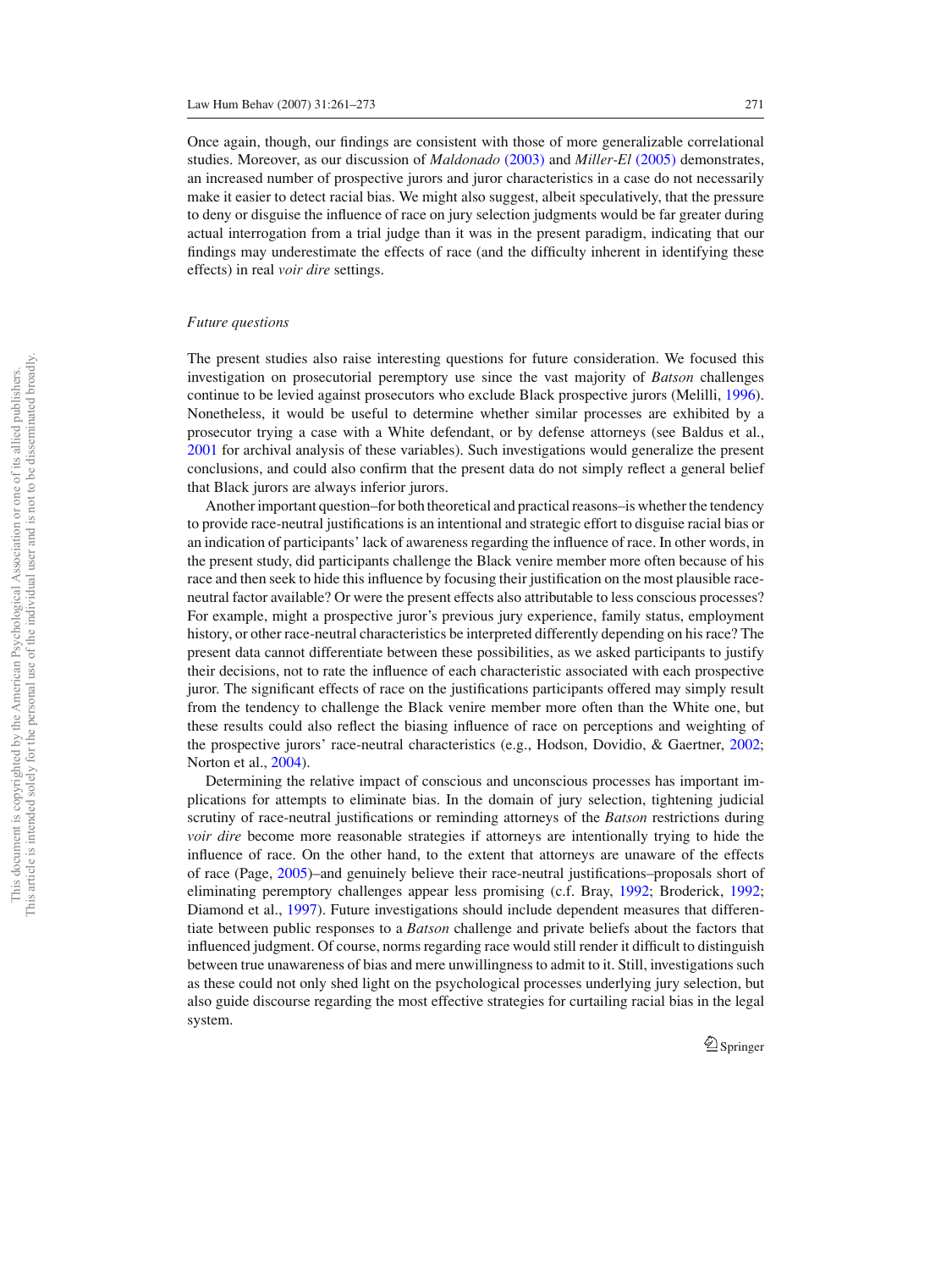## **Conclusion**

Intuition, anecdote, and psychological theory suggest that race affects jury selection judgments, though identifying this influence is difficult. The present investigation tests these assumptions empirically, providing the first experimental evidence of a causal relationship between race, peremptory challenge use, and peremptory justification. This research also sheds light on the potential psychological processes through which race exerts its influence. Specifically, the present data suggest that decision-makers are remarkably facile at recruiting race-neutral characteristics to justify jury selection judgments, and this tendency poses a threat to current restrictions on peremptory use. Finally, it is worth emphasizing that our findings do not identify limitations specific only to the *Batson* challenge procedure, but rather suggest more generally that the very idea of using self-report measures to assess and curtail the influence of race on legal judgment is untenable.

## **References**

- America's best law schools (2005). *U.S. News and World Report*. Retrieved April 14. from: www.usnews.com/usnews/edu/grad/rankings/law/brief/lawrank brief.php.
- Baldus, D. C., Woodworth, G. G., Zuckerman, D., Weiner, N. A., & Broffitt, B. (2001). The use of peremptory challenges in capital murder trials: A legal and empirical analysis. *University of Pennsylvania Journal of Constitutional Law*, *3,* 3–169.
- <span id="page-11-2"></span>Baron, R. M., & Kenny, D. A. (1986). The moderator-mediator variable distinction in social psychological research: Conceptual, strategic, and statistical considerations. *Journal of Personality and Social Psychology*, *51,* 1173–1182.
- <span id="page-11-13"></span>*Batson v. Kentucky* (1986). 476 U.S. 79.
- Bornstein, B. H. (1999). The ecological validity of jury simulations: Is the jury still out? *Law and Human Behavior*, *23,* 75–91.
- <span id="page-11-11"></span>Bowers, W. J., Steiner, B. D., & Sandys, M. (2001). Death sentencing in Black and White: An empirical analysis of jurors' race and jury racial composition. *University of Pennsylvania Journal of Constitutional Law*, *3,* 171–275.

<span id="page-11-16"></span><span id="page-11-5"></span>Bray, K. (1992). Reaching the final chapter in the story of peremptory challenges. *UCLA Law Review*, *40,* 517–569.

- <span id="page-11-3"></span>Broderick, R. J. (1992). Why the peremptory challenge should be abolished. *Temple Law Review*, *65,* 369–423.
- Burge, K. (May 24, 2003). SJC urges limits on juror rejections. *Boston Globe*, p. A1.

*Commonwealth v. Maldonado* (2003). No. SJC-08878 (Mass. SJC May 23).

<span id="page-11-14"></span><span id="page-11-0"></span>Crandall, C. S., Eshelman, A., & O'Brien, L. (2002). Social norms and the expression and suppression of prejudice: The struggle for internalization. *Journal of Personality and Social Psychology*, *82,* 359–378.

Devine, P. G. (1989). Stereotypes and prejudice: Their automatic and controlled components. *Journal of Personality and Social Psychology*, *56,* 5–18.

- Diamond, S. S., Ellis, L., & Schmidt, E. (1997). Realistic responses to the limitations of *Batson v. Kentucky*. *Cornell Journal of Law and Public Policy*, *7,* 77–95.
- <span id="page-11-8"></span>Diamond, S. S., & Zeisel, H. (1974). A courtroom experiment on juror selection and decision-making. *Personality and Social Psychology Bulletin*, *1,* 276–277.

<span id="page-11-10"></span><span id="page-11-9"></span>*Edmonson v. Leesville Concrete Co.* (1991). 500 U.S. 614.

- Gaertner, S. L., & Dovidio, J. F. (1986). The aversive form of racism. In J. Dovidio, & S. Gaertner (Eds.), *Prejudice, discrimination, and racism* (pp. 61–89). Orlando, FL: Academic Press.
- Hodson, G., Dovidio, J. F., & Gaertner, S. L. (2002). Processes in racial discrimination: Differential weighting of conflicting information. *Personality and Social Psychology Bulletin*, *28,* 260–471.
- <span id="page-11-15"></span><span id="page-11-7"></span><span id="page-11-1"></span>*J. E. B. v. Alabama* (1994). 511 U.S. 127.
- Kovera, M. B., Dickinson, J. J., & Cutler, B. L. (2002). Voir dire and jury selection. In A. M. Goldstein (Ed.), *Comprehensive handbook of psychology*, *Volume 11: Forensic Psychology* (pp. 161–175). New York: John Wiley and Sons.

<span id="page-11-4"></span>MacCoun, R. J. (1989). Experimental research on jury decision-making. *Science*, *244,* 1046–1050.

<span id="page-11-12"></span><span id="page-11-6"></span>McGonigle, S., Becka, H., LaFleur, R., & Wyatt, T. (2005). Striking differences. *Dallas Morning News*. Retrieved March 15, 2006 from: http://www.dallasnews.com/s/dws/spe/2005/jury/index\_jury.html.

 $\mathcal{Q}_{\text{Springer}}$